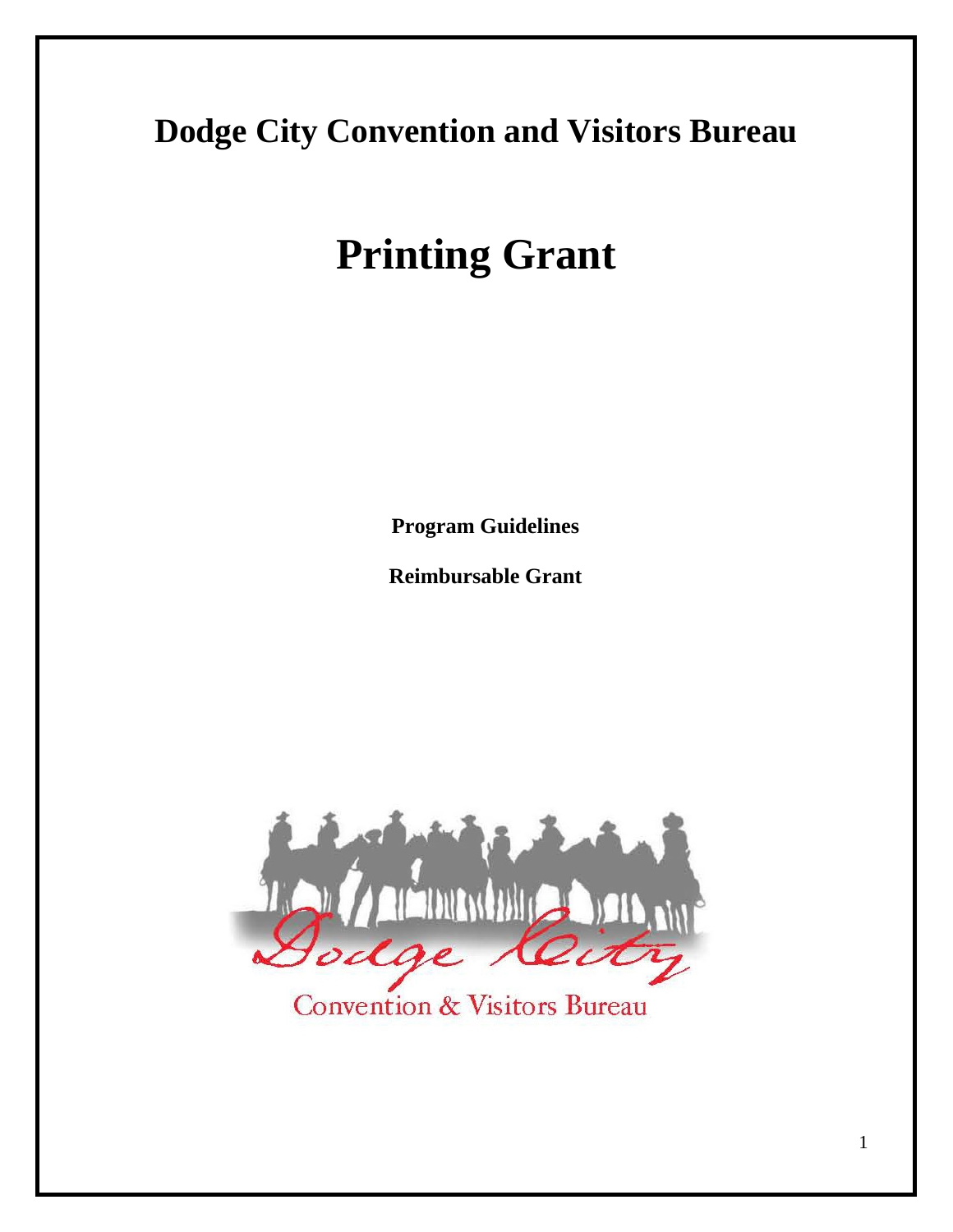The mission of the Dodge City Convention and Visitors Bureau is to bring convention and travel business into Dodge City, by promoting Dodge City and area resources and assets to meeting planners, group tour operators, travel writers and prospective tourist.

The Printing Grant has been developed to support the Convention and Visitors Bureau's mission by assisting attractions in printing brochures for the purpose of promoting the activities and assets of the attraction to visitors who are spending the night in Dodge City. Funding through this partnership with the Dodge City Convention and Visitors Bureau is intended to increase travel and tourism sites in our community, while enhancing their image. This grant leverages the CVB's resources and extends the marketing for Dodge City.

Applications will be reviewed by the CVB Advisory Board at the regularly scheduled monthly meetings, where recommendations will be made.

Yearly, \$5,000.00 will be awarded on a first come first serve basis, until the funds are exhausted.

The Grant is a two part application process. Applications will be accepted throughout the year. Grant awards will be announced as they are gifted.

Applicants may be asked to participate in an application interview by phone or in person. If the application request is approved by the CVB Advisory Board, the applicant will be asked to submit final documents for funding gift.

Applicants should plan ahead. The application review process can take up to two months. Funds will not be awarded to projects that are in process or whose begin dates are prior to the award date. The time period for completing the grant project will be assigned when the grant is awarded and will be based on the grant project timeline.

The grant will reimburse up to 50 percent of actual printing expenditures for a single grant project not to exceed a maximum of \$500.00. The final cost of the project determines the actual amount reimbursed not to exceed the amount specified in the contract. An organization shall not receive more than \$500.00 in a single calendar year, per project.

Only one grant application shall be accepted for a multiple-community project. One contact person will be identified to represent the collective group. The letters of commitment need to be included in the application.

Submitting a grant application will not guarantee grant approval.

GET THE HECK OFFER DODGE!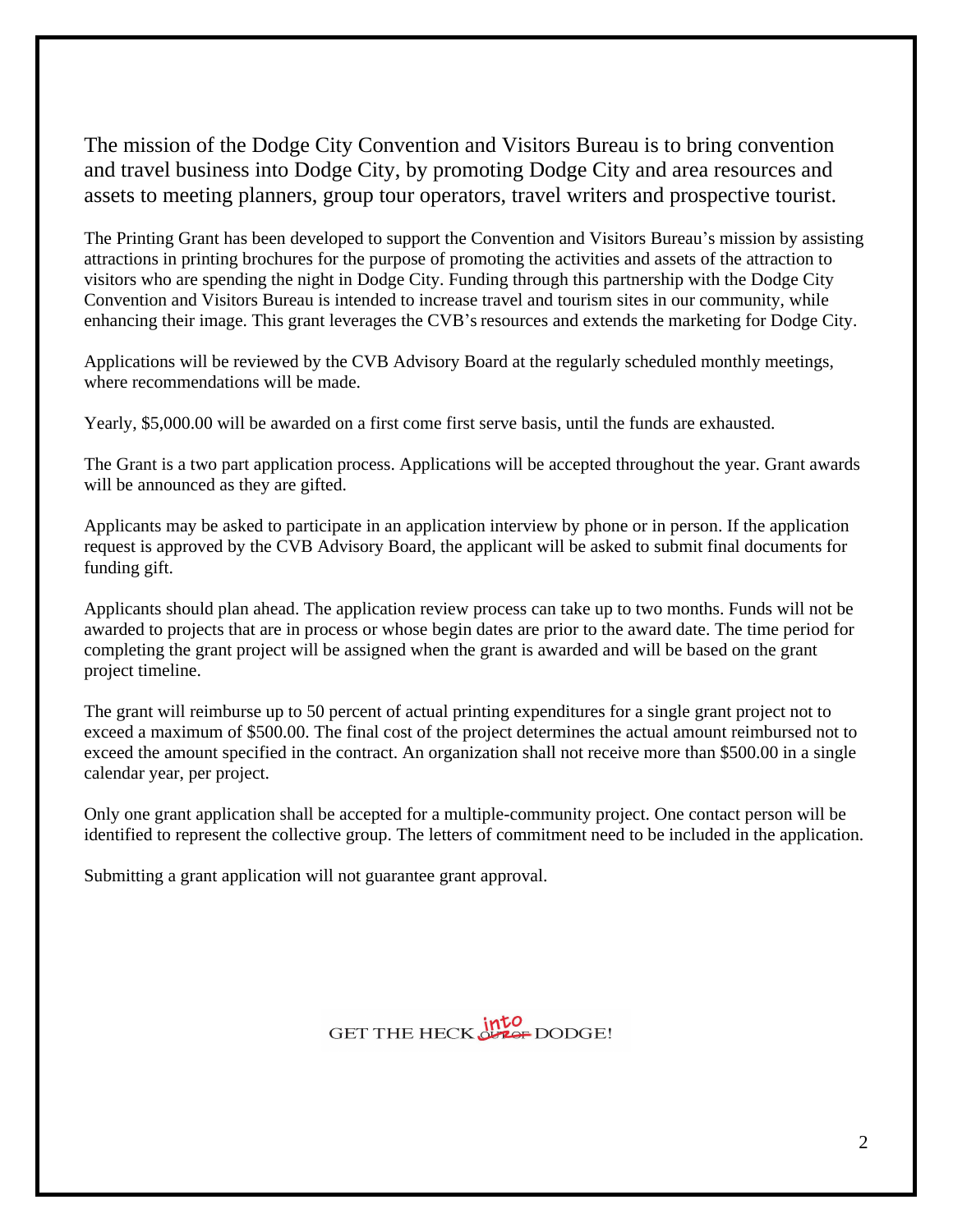### **Eligibility and Grant Requirements – Program Guidelines**

- The applicant organization must be in good standing in other Dodge City CVB programs such as Dodge City Visitor Guide listings, web page listings, and so on.
- The applicant must "Submit and Event" to the Convention and Visitors website, [www.visitdodgecity.org](http://www.visitdodgecity.org) if applying for a grant for an event.
- Organizations must be within Dodge City or Ford County.
- The organization shall commit to provide brochures for the purpose of distribution at the Dodge City Visitors Center. For events, the printed piece should be available at least 60 days prior to event date. (Usually about 200 to 500 pieces will be needed, based on the popularity of the attraction/event.)
- The organization shall commit to provide brochures for the purpose of distribution at the State owned Travel Information Centers. For events, the printed piece should be available at least 60 days prior to event date. (Usually about 100 to 200 pieces will be needed per location, based on the popularity of the attraction/event.)
- All printed materials shall be in good taste. Printed materials will be reviewed during the preapplication process.
- Grant awards can support first time-marketing efforts, as well as sustain ongoing marketing programs.
- Grant funds can be used to participate in other Dodge City Convention and Visitors Bureau programs.
- Grants can be used in conjunction with other community Grants.
- Failure to comply with these guidelines may result in the denial of future grant requests.

**The Dodge City 'Get the Heck into Dodge' square logo shall be included in printed materials (no less than 1x1 inch) the logo will be provided by the CVB. The application must show how the brand will be incorporated into the promotional materials. (The logo can be obtained from the CVB.)**

Grant applications should be submitted at least 60 days prior to expected grant distribution for attractions, and 90 days prior for events.

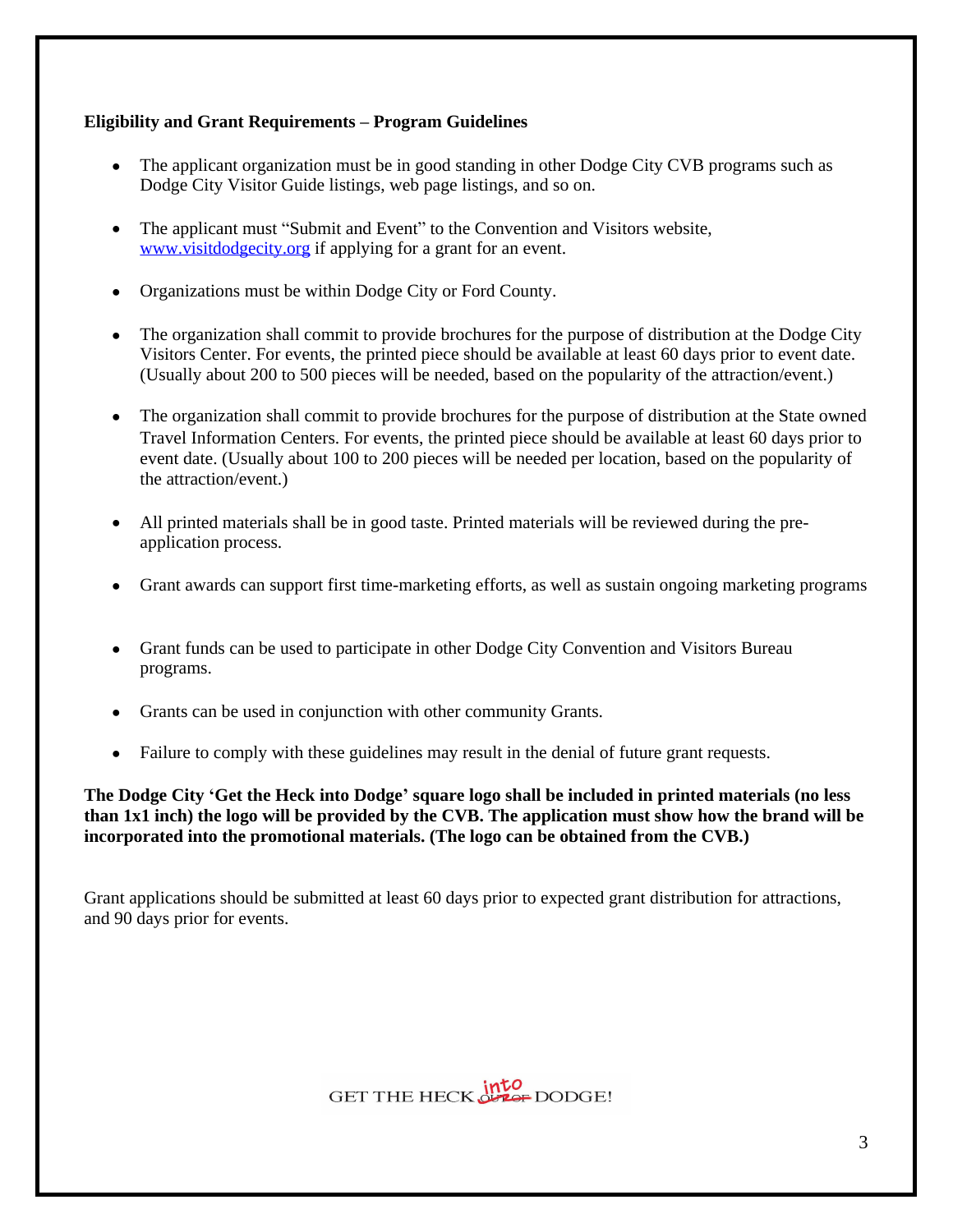### **Fundable Activities**

Graphic Design and/or Printing of Promotional Materials.

A detailed description of the promotional materials shall be submitted for all design work. An example of the design shall be included in the pre-application. A distribution plan shall be submitted with all requests for brochure and guide design and printing.

Brochure and Guide Distribution.

The grant may fund regional brochure or guide distribution that is done through a professional distribution company. The distribution schedule for the planned regions and dates shall be included in the application.

### **Non-fundable items**

Following are items that are non-fundable through the grant program:

- Marketing of local community events that promote mostly to local citizens and are attended predominantly by local citizens.
- Association memberships.
- Salaries and wages.
- Entertainment and honorariums.
- Items for re-sale.
- In-house postage and material inventory.
- Program booklets, stationery, and membership solicitation literature.

### **Grant Payment**

The Dodge City Attraction and Event Printing Grant is a reimbursement grant**.**

### **All requests for grant funding payments are due within two months of the project's completion.**

An invoice and cancelled check showing paid status and examples of finished product shall be submitted with the request for payment.

### **Questions**

For assistance contact Jan Stevens at (620) 225-8186 or e-mail [jans@dodgecity.org](mailto:jans@dodgecity.org)

GET THE HECK UPPOP DODGE!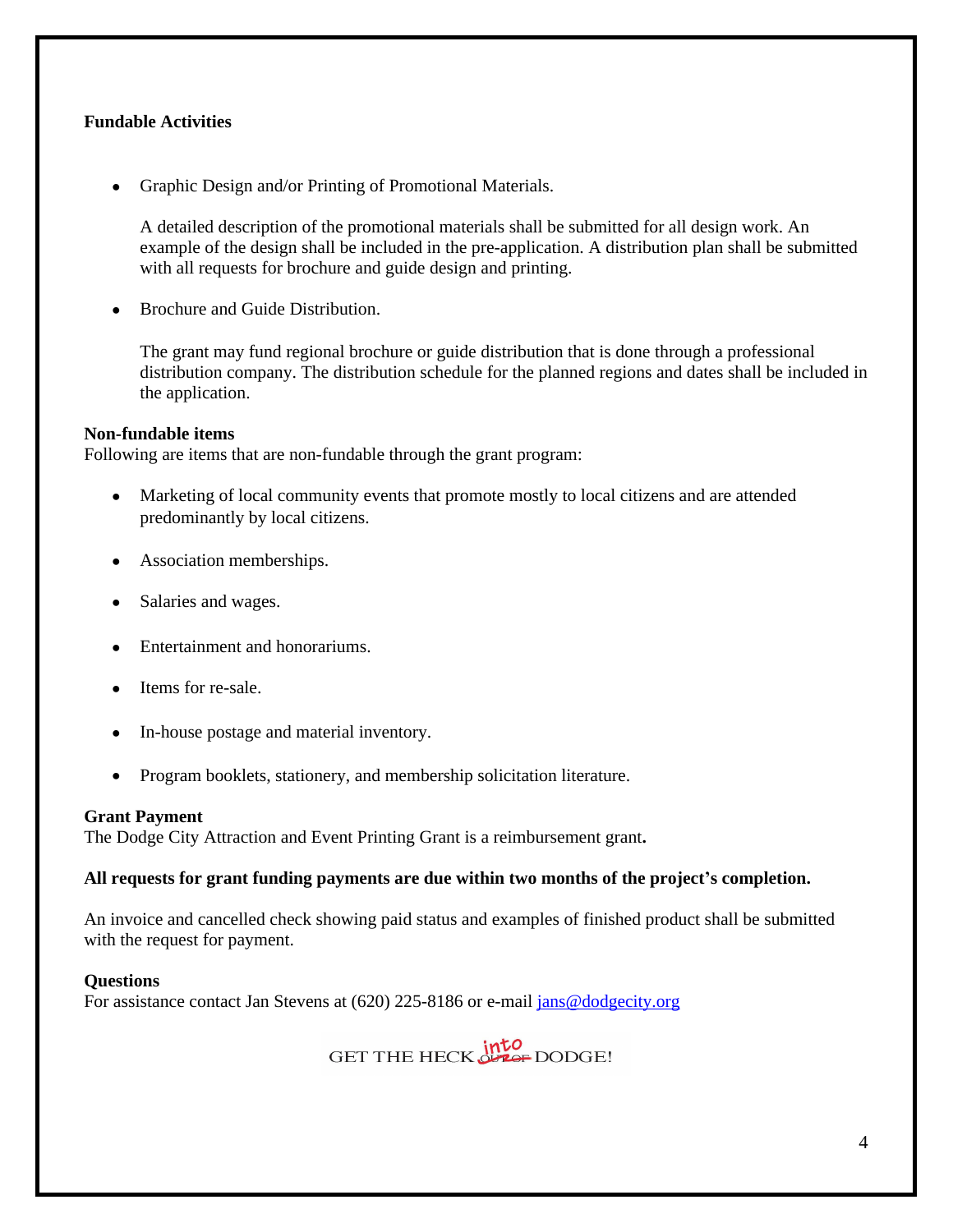### **Dodge City Printing Grant Application**

(Grant will be awarded once project is completed)

Please review the Dodge City Printing Grant Program Guidelines before completing this form.

### **(1.) Business Information**

| Organization Name        |                |       |  |
|--------------------------|----------------|-------|--|
| Project Coordinator Name |                | Title |  |
| Address                  | $C_1$ tv       | State |  |
| Telephone (              | E-mail Address |       |  |
| Organization's Web Site  |                |       |  |

### **(2.) Project Information**

| Project Name                                                                                |                                  |
|---------------------------------------------------------------------------------------------|----------------------------------|
| Estimated Begin Date                                                                        | <b>Estimated Completion Date</b> |
| Have you or any of the applicant partners previously received a Marketing Grant?            |                                  |
| $Yes \_\_No \_\_$                                                                           |                                  |
| If you answered yes, please give short description of project and date funding was awarded. |                                  |
|                                                                                             |                                  |

**\_\_\_\_\_\_\_\_\_\_\_\_\_\_\_\_\_\_\_\_\_\_\_\_\_\_\_\_\_\_\_\_\_\_\_\_\_\_\_\_\_\_\_\_\_\_\_\_\_\_\_\_\_\_\_\_\_\_\_\_\_\_\_\_\_\_\_\_\_\_\_\_\_\_\_\_\_\_\_\_\_\_\_\_\_\_\_**

### **(3.) Funding Information**

(The application costs should be estimated as closely as possible. Firm cost shall be submitted on the final application.)

Total Project Cost \$ \_\_\_\_\_\_\_\_\_\_ Grant Funds Requested \$ Applicant Match \$ \_\_\_\_\_\_\_\_\_\_

### **(4.) Required Information**

- Detailed description of the grant project to include, a design copy of the printed piece, quantity to be printed, placement/distribution information and other supporting documentation.
- The applicant's Board of Directors or like Organizational Letter of Support, as well as any other community letters of support.
- Project cost to include copies of professional service bids such as creative design, print, enhancements, photography, and so on.

What do you expect the economic benefit will be to Dodge City or south west region as a result of this marketing activity?

\_\_\_\_\_\_\_\_\_\_\_\_\_\_\_\_\_\_\_\_\_\_\_\_\_\_\_\_\_\_\_\_\_\_\_\_\_\_\_\_\_\_\_\_\_\_\_\_\_\_\_\_\_\_\_\_\_\_\_\_\_\_\_\_\_\_\_\_\_\_\_\_\_\_\_\_\_\_\_\_\_\_\_\_\_\_\_ **\_\_\_\_\_\_\_\_\_\_\_\_\_\_\_\_\_\_\_\_\_\_\_\_\_\_\_\_\_\_\_\_\_\_\_\_\_\_\_\_\_\_\_\_\_\_\_\_\_\_\_\_\_\_\_\_\_\_\_\_\_\_\_\_\_\_\_\_\_\_\_\_\_\_\_\_\_\_\_\_\_\_\_\_\_\_\_ \_\_\_\_\_\_\_\_\_\_\_\_\_\_\_\_\_\_\_\_\_\_\_\_\_\_\_\_\_\_\_\_\_\_\_\_\_\_\_\_\_\_\_\_\_\_\_\_\_\_\_\_\_\_\_\_\_\_\_\_\_\_\_\_\_\_\_\_\_\_\_\_\_\_\_\_\_\_\_\_\_\_\_\_\_\_\_**